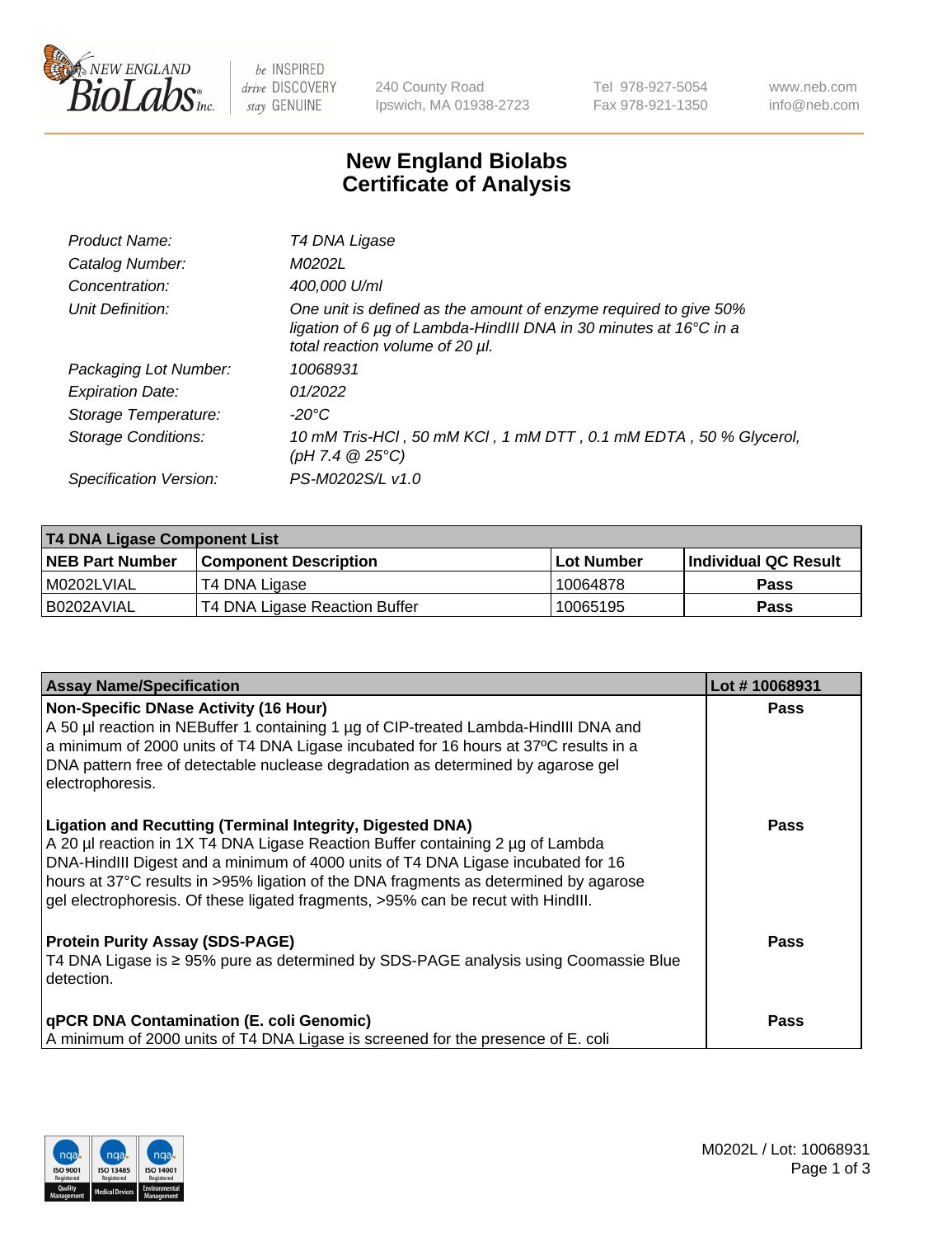

be INSPIRED drive DISCOVERY stay GENUINE

240 County Road Ipswich, MA 01938-2723 Tel 978-927-5054 Fax 978-921-1350

www.neb.com info@neb.com

| <b>Assay Name/Specification</b>                                                                                                                                                                                                                                                                                                                                      | Lot #10068931 |
|----------------------------------------------------------------------------------------------------------------------------------------------------------------------------------------------------------------------------------------------------------------------------------------------------------------------------------------------------------------------|---------------|
| genomic DNA using SYBR® Green qPCR with primers specific for the E. coli 16S rRNA<br>locus. Results are quantified using a standard curve generated from purified E. coli<br>genomic DNA. The measured level of E. coli genomic DNA contamination is ≤ 1 E. coli<br>genome.                                                                                          |               |
| <b>Exonuclease Activity (Radioactivity Release)</b><br>A 50 µl reaction in NEBuffer 1 containing 1 µg of a mixture of single and<br>double-stranded [3H] E. coli DNA and a minimum of 2000 units of T4 DNA Ligase<br>incubated for 4 hours at 37°C releases <0.1% of the total radioactivity.                                                                        | <b>Pass</b>   |
| <b>Endonuclease Activity (Nicking)</b><br>A 50 µl reaction in NEBuffer 1 containing 1 µg of supercoiled PhiX174 DNA and a<br>minimum of 2000 units of T4 DNA Ligase incubated for 4 hours at 37°C results in <10%<br>conversion to the nicked form as determined by agarose gel electrophoresis.                                                                     | Pass          |
| <b>Protein Concentration (A280)</b><br>The concentration of T4 DNA Ligase is 0.4 mg/ml +/- 10% as determined by UV<br>absorption at 280 nm. Protein concentration is determined by the Pace method using<br>the extinction coefficient of 57,675 and molecular weight of 55,292 daltons for T4<br>DNA Ligase (Pace, C.N. et al. (1995) Protein Sci., 4, 2411-2423).  | Pass          |
| <b>RNase Activity (Extended Digestion)</b><br>A 10 µl reaction in NEBuffer 4 containing 40 ng of a 300 base single-stranded RNA<br>and a minimum of 1 µl of T4 DNA Ligase is incubated at 37°C. After incubation for 16<br>hours, >90% of the substrate RNA remains intact as determined by gel electrophoresis<br>using fluorescent detection.                      | <b>Pass</b>   |
| <b>Single Stranded DNase Activity (FAM-Labeled Oligo)</b><br>A 50 µl reaction in CutSmart® Buffer containing a 20 nM solution of a fluorescent<br>internal labeled oligonucleotide and a minimum of 10,000 units of T4 DNA Ligase<br>incubated for 16 hours at 37°C yields <5% degradation as determined by capillary<br>electrophoresis.                            | <b>Pass</b>   |
| <b>DNase Activity (Labeled Oligo, 5' extension)</b><br>A 50 µl reaction in CutSmart® Buffer containing a 20 nM solution of a fluorescent<br>labeled double-stranded oligonucleotide containing a 5' extension and a minimum of<br>10,000 units of T4 DNA Ligase incubated for 16 hours at 37°C yields <5% degradation<br>as determined by capillary electrophoresis. | Pass          |
| <b>DNase Activity (Labeled Oligo, 3' extension)</b><br>A 50 µl reaction in CutSmart® Buffer containing a 20 nM solution of a fluorescent<br>labeled double-stranded oligonucleotide containing a 3' extension and a minimum of<br>10,000 units of T4 DNA Ligase incubated for 16 hours at 37°C yields <5% degradation                                                | Pass          |